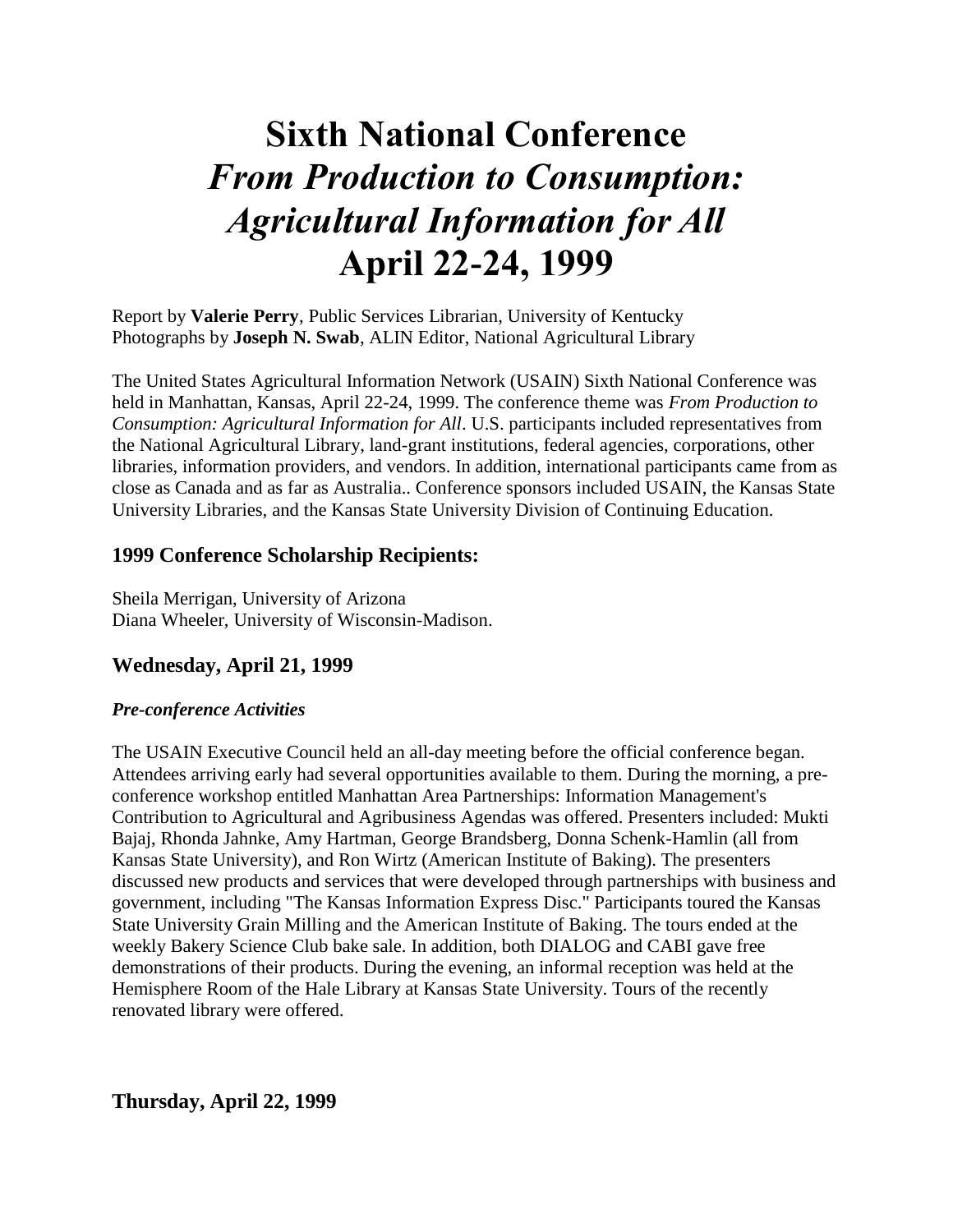#### *Keynote Address*

Attendees enjoyed a continental breakfast with exhibitors. Rita Fisher (Washington State University), USAIN President, chaired the Welcome and Keynote Address on Thursday morning. The featured speaker, Dr. Wes Jackson, President of the The Land Institute in Salina, Kansas, told the audience that "natural-systems agriculture", such as alternative agriculture, can provide us with a world in which we eat and live without further erosion of the planet. He urged the attendees to become advocates for the preservation of our land and not wait for someone else to do it. "The time is now for action - we can be agents of positive change instead of instruments of ecological destruction," he said. Dr. Jackson gave several real-life example of farmers struggling against environmental problems caused by agribusinesses. He expressed concern about the increasing growth, power and market-share of such companies. "If we don't save agriculture then we can't save nature. The solution is that we must make sustainable agriculture work ... and move from an extractive economy to a renewable economy."

#### *Contributed Papers*

Luti Salisbury (University of Arkansas) moderated two sessions on Information Systems and Web Resources. The first session, *Building a Digital Outreach Information System*, was presented by Robert S. Allen (University of Illinois at Urbana-Champaign). Mr. Allen began by defining the [outreach system](http://web.aces.uiuc.edu/aim/diglib) as a "digital library composed of copyright-free, full-text, electronic documents of interest to the people of Illinois." Collection development concerns for document selectors included intellectual content, physical format, copyright freedom and costs. Pamphlets, newsletters and journals (articles and entire issues or runs), books (chapters and complete works) and electronic government publications are document types found in the outreach information system. Editorial concerns ranging from the politics of ownership to the liability of outdated material were considered. Other issues discussed included the system's mechanics, search interface, electronic conversion, archival concerns, and partnerships.

The second session, *Beyond the Farmgate: Australasian Partnerships in Agricultural Information Provision* was presented by Tricia Larner (CSIRO Tropical Agriculture, Australia), Ruth McIntyre (Kondinin Group, Australia), and Peter Walton (Suva, Fiji). Several new agricultural information products were discussed, as well as the importance of collaboration between the Agricultural Information Association of Australasia (AGRIAA) and USAIN. *[Agrigate](http://www.agrigate.edu.au/)* is a database designed to complement the U.S. Agriculture Network Information Center (AgNIC) gateway. The intended audience is both agricultural researchers and farmers. An index of *Agrigate* resources can be found in *AgTerms* produced by the Kondinin Group in Australia. It is based on the *CAB Thesaurus* and incorporates the *Australian Bibliography of Agriculture*. *Prime Notes on CD* is produced by Department of Primary Industries Queensland, Australia. It includes full text extension and technical advisory fact sheets. *Meat Online: Internet for Beginners* [\(MECIS\)](http://mecis.cqu.edu.au/), produced by the Tropical Beef Centre, was designed for electronic communications and information systems in the meat industry. It is based on the book *Farming the Web: the Use of the Internet in Rural Australia*. Ms. Larner suggested that AGRIAA and USAIN collaborate since they have similar charges and strong internal networks. This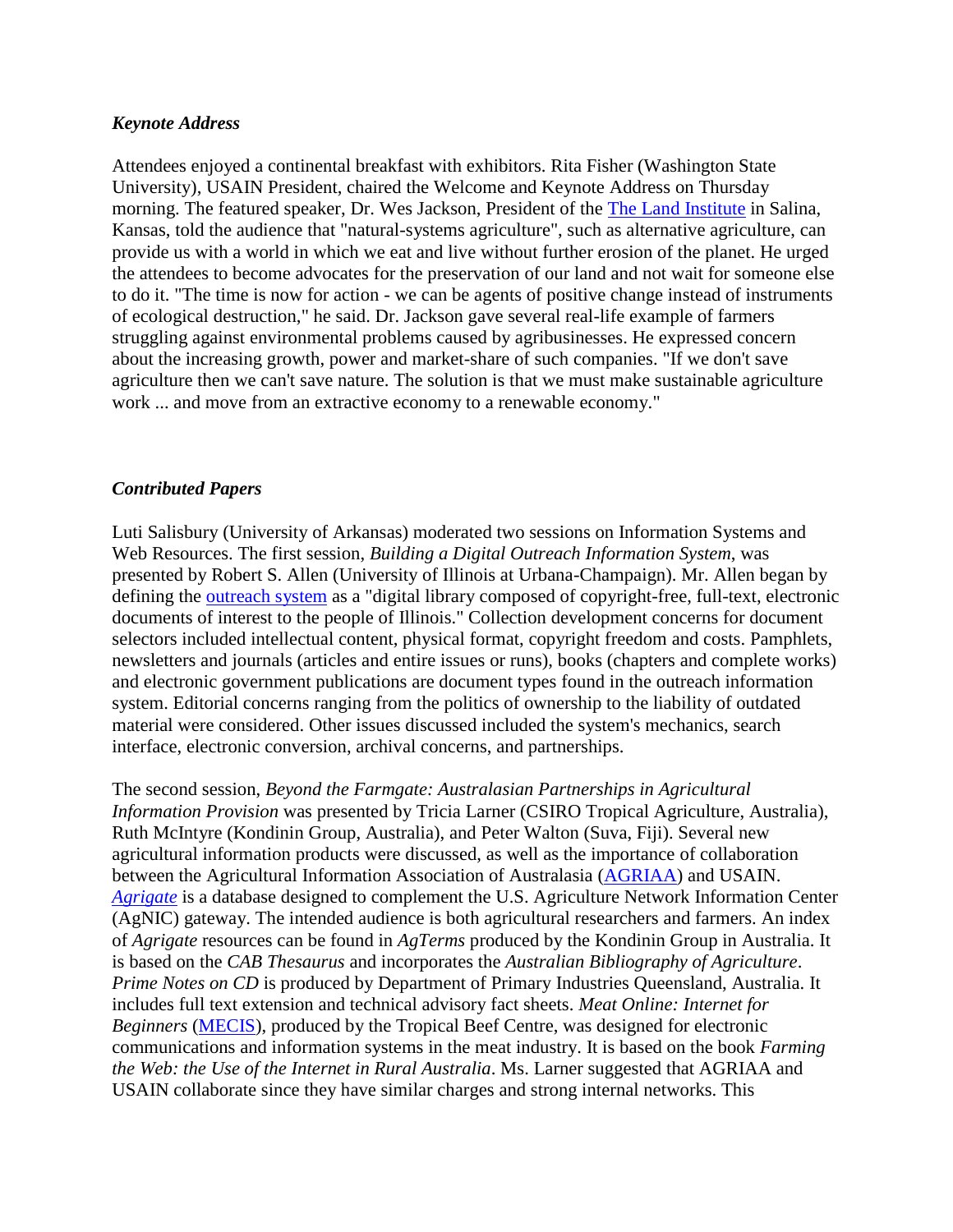collaboration could provide important access to agricultural sources, exchange of ideas, networking opportunities, and research partnerships.

## *Lunch*

Several informal groups met during the lunch break to discuss the importance of networking and mentoring within USAIN. A new mentoring program is now available. For more information please contact [Debra Currie](mailto:debbie_currie@library.lib.ncsu.edu) (North Carolina State University), USAIN Mentoring Work Group Chair.

**AGRICOLA Interest Group: What Users Think** was a lively discussion of issues related to AGRICOLA presented by Anne Fox (Western Oregon University), Carla Casler (Arid Lands Information Center), and Pamela Q. J. Andre (National Agriculture Library). Ms. Fox shared the results of the 1999 [Agricola Survey.](http://usain.org/AGRICOLA/agricolasurvproj.html) Seventy responses were received and respondents included comments about what they liked most about AGRICOLA and what they liked least. Ms. Andre responded to many of the issues raised. Record inputs have increased significantly to 85,000 per year. The number of journals indexed has decreased to focus on core agricultural literature and key current issues (such as sustainable agriculture and genetics), especially those not covered well by other databases. Links to full text have been added when possible. NAL has been working with AGRIAA and the United Nations Food and Agriculture Organization (FAO) to offer broad international coverage.

**National Agriculture Library (NAL) Update** The four presenters from NAL included Pamela Andre, Melanie

Gardner, Keith Russell and Joseph Swab. Ms. Andre discussed many important issues including the 19.5 million dollar budget for 1998-1999, the Food Safety Research Information Office, preservation of USDA publications, and the proposed electronic access of all USDA publications. Ms. Gardner spoke about the AgNIC project. She announced that there were twenty-one partners which cover over twenty subject areas. Mr. Russell and Mr. Swab provided information on the extensive renovation being done at NAL. The changes include improved space for the collection, better safety and security for users and staff, and improved electronic access due to cable in flooring. The main floor will be ready November 1999 and the grand opening will be held during National Library Week in April 2000.

**Dinner Theatre: Oklahoma!** Many conference attendees enjoyed dinner and a live musical production of *Oklahoma!* at The Columbian Theatre in Wamego, Kansas. The theatre is also known for its rare and historic paintings from the 1893 Chicago World's Fair.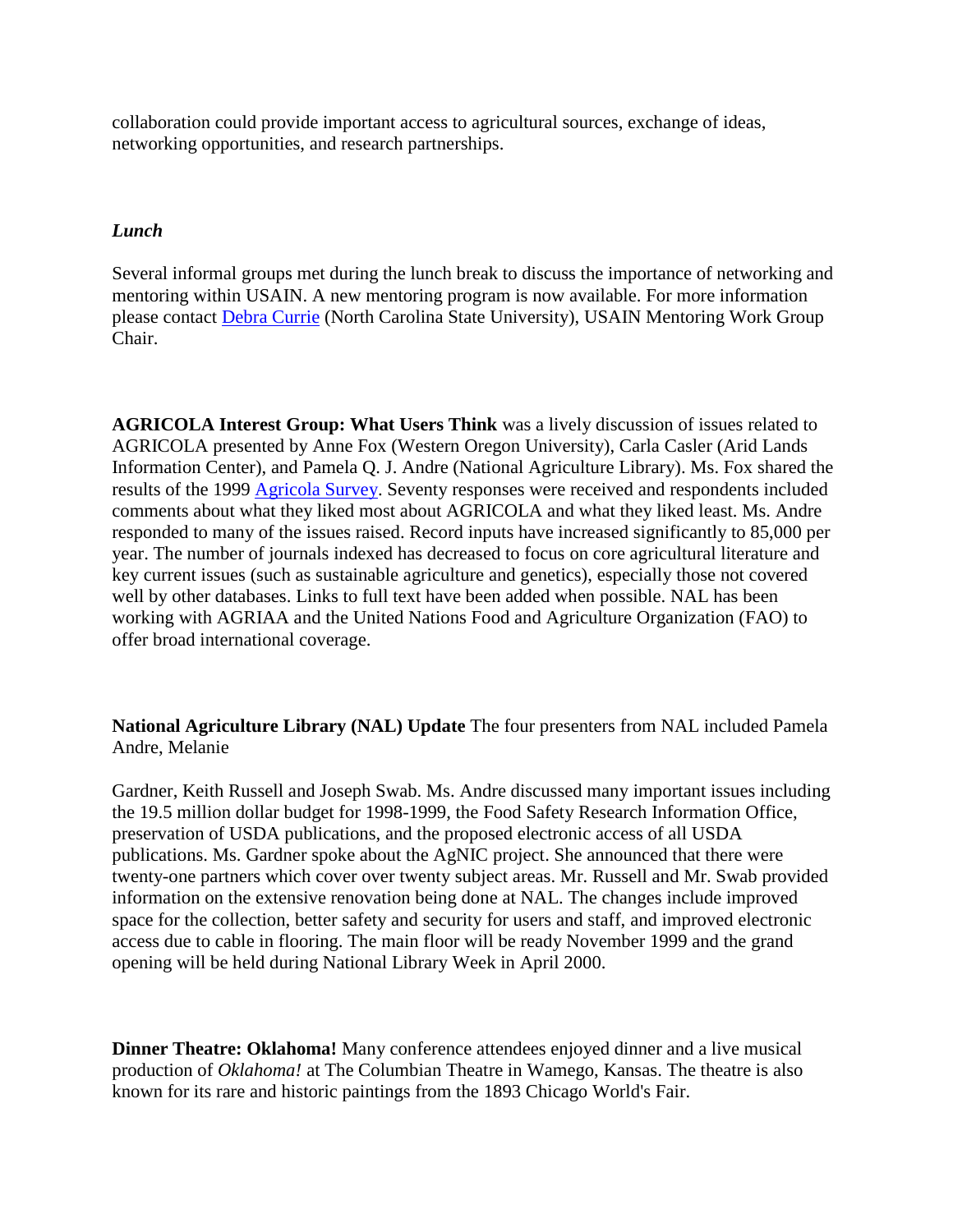## **Friday, April 23, 1999**

#### *[Agriculture Network Information Center \(AgNIC\)](http://www.agnic.org/) Update*

Following a continental breakfast with exhibitors, several AgNIC Alliance Members provided an update on the AgNIC project. These included Doug Jones (University of Arizona), Jeanne Pfander (University of Arizona), Barbara Hutchinson (Arid Lands Information Center), Mary Ochs (Cornell University), Connie Britton (Ohio State University), Elaine Nowick (University of Nebraska-Lincoln), and Ina Pour-El (Iowa State University). Mr. Jones commended the USAIN members participating in the AgNIC project for the vision and guidance they have provided. Ms. Pfander spoke about the various collaborators involved with the creation of [Rangelands West.](http://rangelandswest.org/) Ms. Hutchinson stressed the importance of presentations, partnerships, and funding possibilities. Cornell University has been involved with the project from the beginning and Ms. Ochs discussed how they assisted with the gateway and partnered with the USDA Economic Research Service and the National Agricultural Statistical Service. Ms. Britton illustrated the basic steps of becoming involved in the project. These were selecting a subject, deciding on technology needs, and developing a website. Ms. Nowick showed how the University of Nebraska was able to participate in the project despite the lack of start-up costs. All participants encouraged other USAIN members to become involved in AgNIC.

#### *Changing Information Environment Interest Group*

*Gaining Control of Electronic Journals: a Lesson in Herding Cats* was an enlightening discussion of issues surrounding electronic journals moderated by Debra Currie (North Carolina State University). Mr. Joseph Barrett (CABI) discussed the publisher's concerns such as balancing the need for investment in new systems with the need to keep prices reasonable. Mr. Michael Somers (Kansas State University) discussed technical services issues including collection development, acquisitions, cataloging, local web interfaces, purchasing options, local practices and license negotiations. Public service issues illustrated by Alesia McManus (University of Maryland) were provision of access, aggregators, outreach and marketing, enduser training and evaluation.

#### *Concurrent Contributed Papers*

Ina Pour-El (Iowa State University) moderated the first concurrent session on the topic of Database Development and Evaluation. The three presenters included Jodee Kawasaki (Montana State University), John Kane (National Agriculture Library) and Eileen B. Ferruggiaro (National Agriculture Library). During Indexing of Core Agricultural Serials, Ms. Kawasaki presented her research comparing the core list of journals from Literature of the Agricultural Sciences and their presence in five agricultural databases. Mr. Kane gave a talk entitled *Developing Metadata for*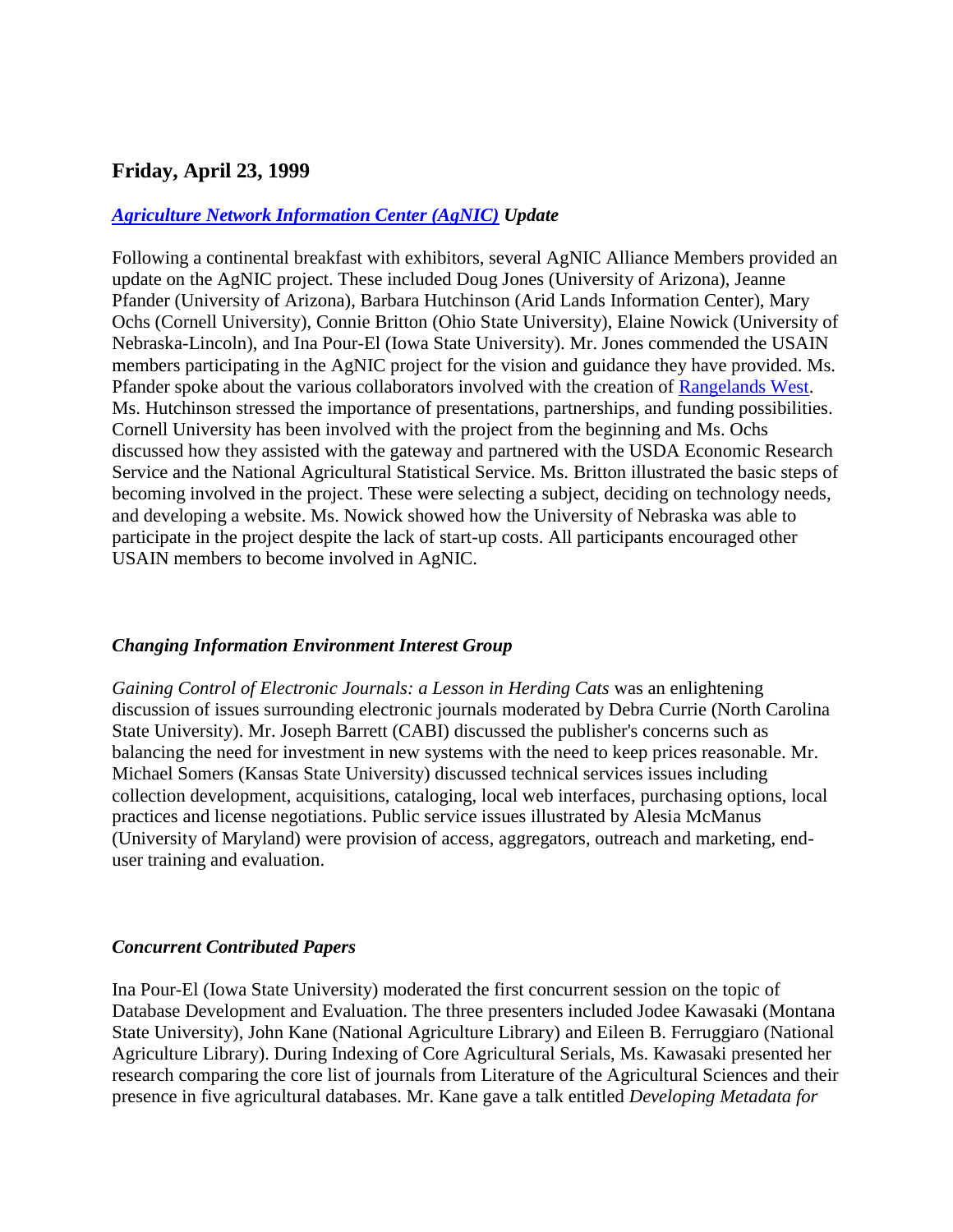*an Online Agricultural Database* and Ms. Ferruggiaro presented *The Development of the International Bibliographic Information on Dietary Supplements (IBIDS) Database: Integrating Thesaurus Terms from Multiple Databases*.

Debra Currie (North Carolina State University) moderated the second concurrent session on the topic of Organizational Growth, Change, and Improvement. The three presenters included Antoinette Powell (University of Kentucky), Valerie Perry (University of Kentucky), and Mary Cassner (University of Nebraska - Lincoln). In *From Books to Binary: Supporting the Agricultural Mission in the 21st Century*, Ms. Powell described the ten-year process of how her Agriculture Library became the Agricultural Information Center, including the beginning assumptions, the role of patron feedback, implementation, and assessment. During *Crossing Boundaries: Public Service and Technical Service Staff Sharing Knowledge*, Ms. Perry spoke about a cross-functional training pilot project at the University of Kentucky involving two paraprofessionals, one from Reference and Government Publications and the other from Acquisitions. She emphasized the very low cost and the great benefits to the individual library staff members and to the library as a whole. Ms. Cassner discussed an instructional collaboration between librarians and the College of Agriculture faculty in her talk entitled *What Makes a Happy Marriage?: Course Integrated Library 110/Agriculture 103*. Assessment included the use of class evaluations, focus groups and post-final exams.

#### *Legislative Information and Government Relations*

Sarah Kelly (Purdue University) reported on the USAIN Legislative Committee's efforts. The committee focussed on support for NAL. Ms. Kelly urged USAIN members to write letters to their legislators regarding the NAL budget crisis. She shared a sample letter written by the Executive Directors of the American Library Association and the Association of Research Libraries. A sample letter, legislative contacts, NAL budget data and other information regarding this topic can be found on the USAIN website under Write To Your Congressman!

#### *Collection Management Interest Group*

Claudine Jenda (Auburn University) moderated a thought-provoking session entitled *Gray Literature II: Web-Based Solutions or Larger Piles of Gray Matter?* Panelists included Kay Mowery (University of Georgia), Elaine Nowick (University of Nebraska-Lincoln) and Tim McKimmie (New Mexico State University). Ms. Mowery shared some of her "treasure hunt" examples where she found answers to difficult questions. She used a variety of sources including institutional and individual websites. Ms. Nowak suggested that better web page descriptions have helped solve some of the gray literature problems. Usage of standards such as the Dublin Core is becoming more important for precision information retrieval. Mr. McKimmie stressed the importance of sharing the knowledge we have so that it does not "languish in obscurity." Becoming an AgNIC partner is one way to combat the problem of gray literature in agriculture.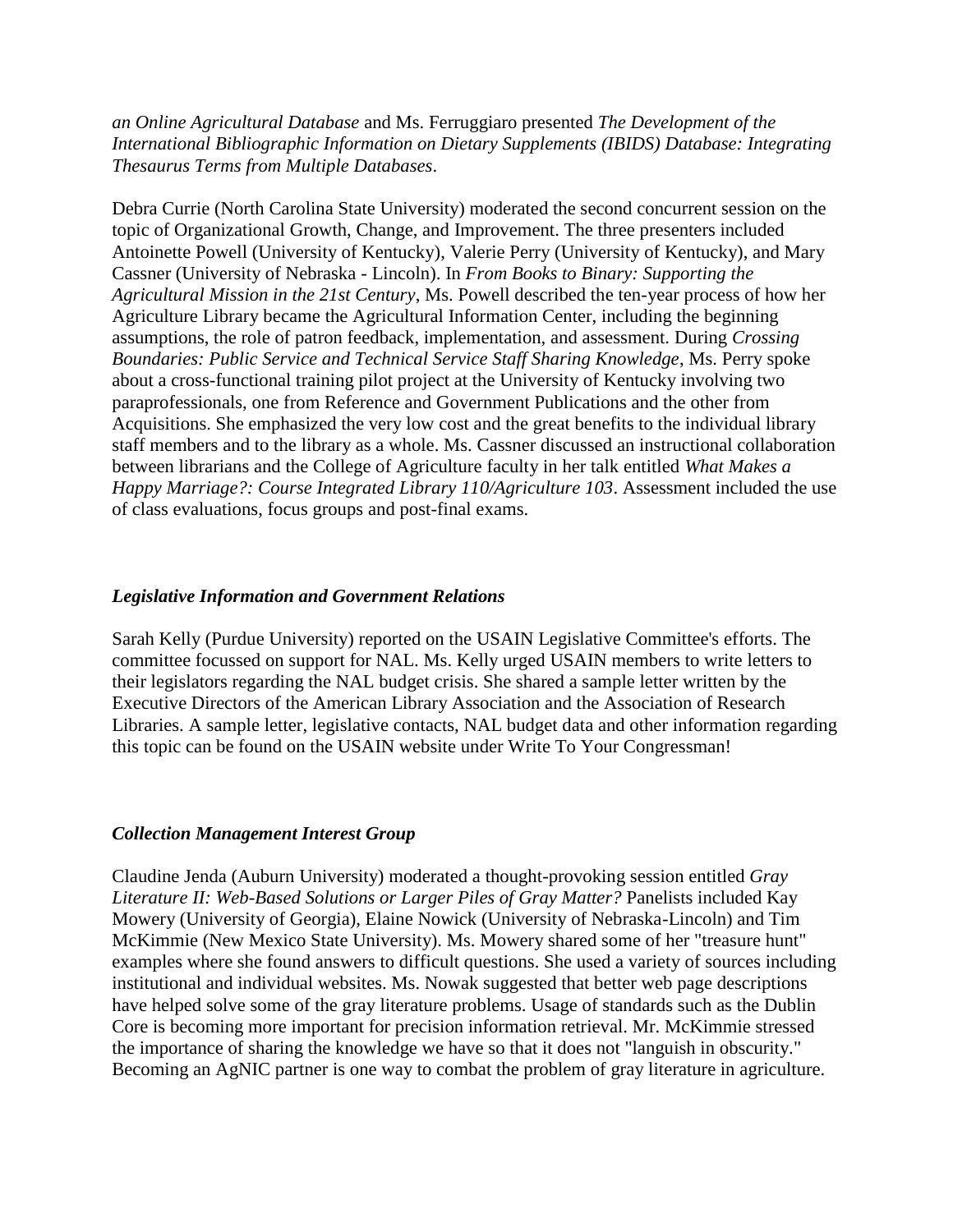#### *Hawaiian Luau Buffet*

Friday evening the conference participants enjoyed a Hawaiian luau buffet dinner and did some informal networking in a relaxed setting.

## **Saturday, April 24, 1999**

#### *Social Issues Interest Group*

Dr. Pat Murphy (Kansas State University Department of Biological and Agricultural Engineering) and Dr. John Leatherman (Kansas State University Department of Agricultural Economics) discussed the advantages and disadvantages of large farming in *Confinement Livestock Operations: What are the Issues?* This session was sponsored by the Social Issues Interest Group and moderated by Margaret Merrill (Virginia Tech). Dr. Murphy illustrated the twenty-six week cycle of raising pigs large-scale. His data included statistics on water usage and waste disposal. Other environmental topics included noise, dead animal disposal, fuel storage, visual damage, construction, maintenance and closures. Kansas State University is conducting research in these areas. He suggested that the [Midwest Plan Service](http://www.mwpshq.org/) is a useful source of additional information. Dr. Leatherman's portion of the presentation dealt with both potential economic, population, social and environmental issues. For the farmer, there are substantial economic benefits for confined animal feeding operations. The size of the feeding operation increases in direct proportion to the efficiency in production and transaction costs. In addition, the larger farms will be able to survive periods of low prices much more easily than independent farms. Impacts on the communities are unclear at this time. For instance, overall taxable property values and sales tax collections typically increase whereas adjacent property values decline substantially. He stressed that each community is unique and needs to consider all of the possible impacts.

#### *Contributed Papers*

Katie Clark (Purdue University) moderated four sessions on AgNIC. In the first session, *Development and Vision of the Agriculture Network Information Center*, Keith Russell (National Agriculture Library), Doug Jones (University of Arizona), and Melanie Gardner (National Agriculture Library) examined the past, present and future of AgNIC. Mr. Russell chronicled the history of AgNIC from its inception in 1991 to the establishment of its Executive Board in 1998. Mr. Jones continued the history by detailing the many accomplishments achieved in 1998 including the establishment of a permanent coordinator. Ms. Gardner explained the ongoing planning occurring through annual meetings and taskforces. She also gave examples of future tasks such as increasing subject coverage, developing and implementing standards, and planning for a more advanced search engine.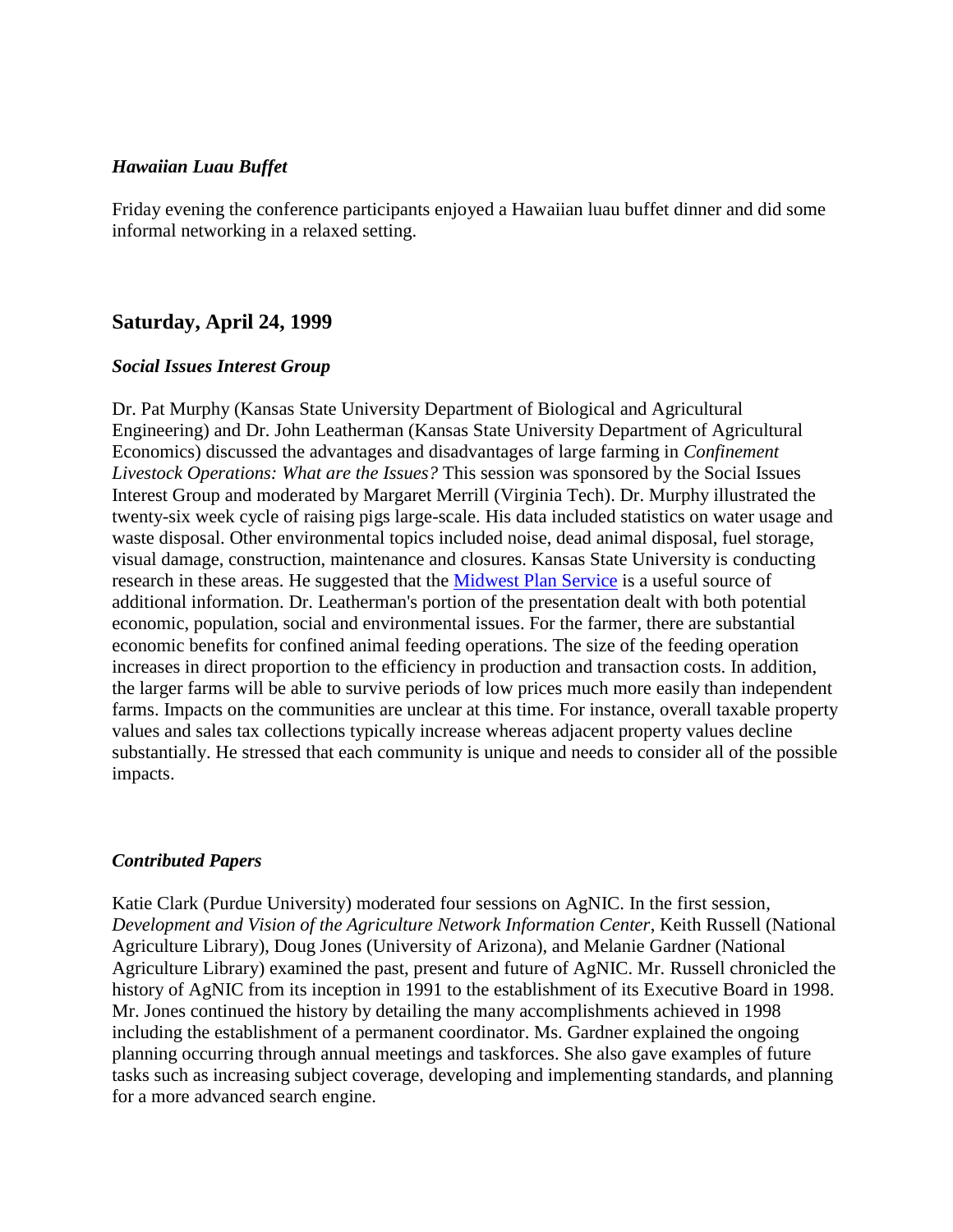In the second session, *Developing a New Subject Page for AgNIC*, Tim McKimmie (New Mexico State University) advised the audience on practical tips for designing a website for AgNIC. He suggested that a wide variety of materials should be included, such as publications, reference tools and related organizations. It is good to involve others with an expertise in the subject area to help fill in the gaps.

In the third session, *Cattle, Corn, and Chili Peppers: Searching for Agricultural Information on AgNIC*, Anne Hedrich (Utah State University) and Barbara Hutchinson (Arid Lands Information Center) current options for locating specific information on the various AfNIC web sites. Difficulties interpreting the overall home page were noted and plans for a new search interface outlined. Ms. Hutchinson discussed the future plans for the rangelands site including working with Geographic Information System personnel.

In the fourth session, *Meeting Rangeland Information Needs Through A Web-based Reference Service: The Arizona AgNIC Experience*, Jeanne Pfander (University of Arizona) explained how her team handles the reference questions generated by their website. Users are typically academic and from the United States. The types of questions vary from forage allocations to current legislation to the location of the first academic rangeland management program.

## *Luncheon and USAIN General Business Meeting*

USAIN President, Rita Fisher, chaired the Business Meeting. Highlights from the Executive Meeting held on April 22nd included the possibility of engaging a financial management service, a proposal for USAIN/IAALD partnership, and a discussion of the 2001 conference. Reporting groups included the Treasurer, Communications Committee, Legislative and Government Relations Committee, Membership Committee, and Preservation Committee. Activity reports were given regarding the USDA Digital Publications Preservation Program, the Seventh United States / Eastern European Agricultural Librarians Roundtable, the 2005 USAIN Conference, the Mentoring Program, and the Agricola Survey. USAIN election results were announced. The new President-Elect is Diana Farmer (Kansas State University) and the new Directors are Rebecca Bernthal, Tim McKimmie, andConnie Britton. The meeting ended with a call for participation for committees and interest groups.

## *USAIN Preservation Update*

Katherine Walter (University of Nebraska - Lincoln) updated the audience on the [National](http://www.nal.usda.gov/preserve/)  [Agriculture Library Preservation Program.](http://www.nal.usda.gov/preserve/) NAL hired a coordinator who will work with individual land-grant institutions on preservation issues.

#### *Tour of Konza Prairie Research Natural Area: The Tallgrass Laboratory*